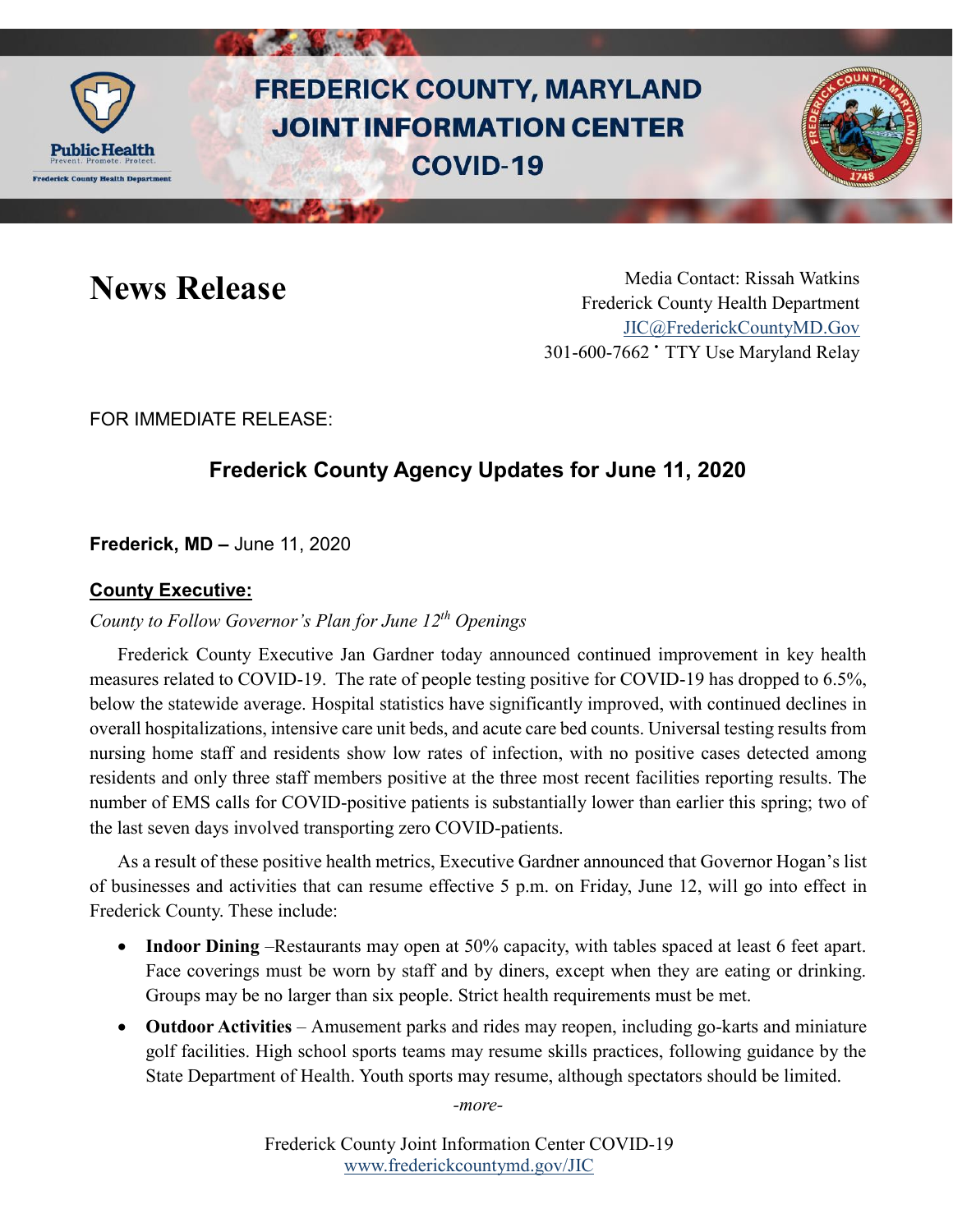

# **Page 2/JIC**

- **Outdoor Parades, Festivals and Fundraisers**  These outdoor gatherings may resume with appropriate physical distancing.
- Child Care Providers Rooms within any child care center are limited to 15 people, including staff.

"As people resume activities, taking personal responsibility is absolutely essential," Executive Gardner said. "Each of us must be responsible to protect the vulnerable members of our family and our community. Wearing masks and physically distancing ourselves is how we protect each other. Public health remains our shared goal."

An announcement will be made next week concerning whether Frederick County will fully advance the next phase of Governor Hogan's plan for businesses and activities that could resume as of June 19.

Questions concerning [Governor Hogan's most recent Executive Order](https://governor.maryland.gov/wp-content/uploads/2020/06/Gatherings-NINTH-AMENDED-6.10.20.pdf) should be directed to the Governor's Office of Legal Counsel at 410-974-3901 or online at [http://governor.maryland.gov/contact](http://governor.maryland.gov/contact-the-governor)[the-governor.](http://governor.maryland.gov/contact-the-governor)



# **Health Department:**

The Health Department is now reporting that 2202 (+24 in 24hrs) residents have tested positive for COVID-19 and 105 (+0 in 24hrs) people have confirmed COVID-19 as cause of death. For more statistics, please visit [http://FrederickCountyMD.gov/COVIDstats.](http://frederickcountymd.gov/COVIDstats)

The majority of deaths related to COVID-19 in Frederick County residents remains in our older age group of people 60 years and older. However, the majority of Frederick County residents who test positive for COVID-19 are between 20 and 60 years old. Please take personal responsibility to protect yourself and your high risk loved ones.

We are unable to provide people with a return to work letter, so we are asking employers to not require one.

*-more-*

Frederick County Joint Information Center COVID-19 [www.frederickcountymd.gov/JIC](https://frederickcountymd.gov/JIC)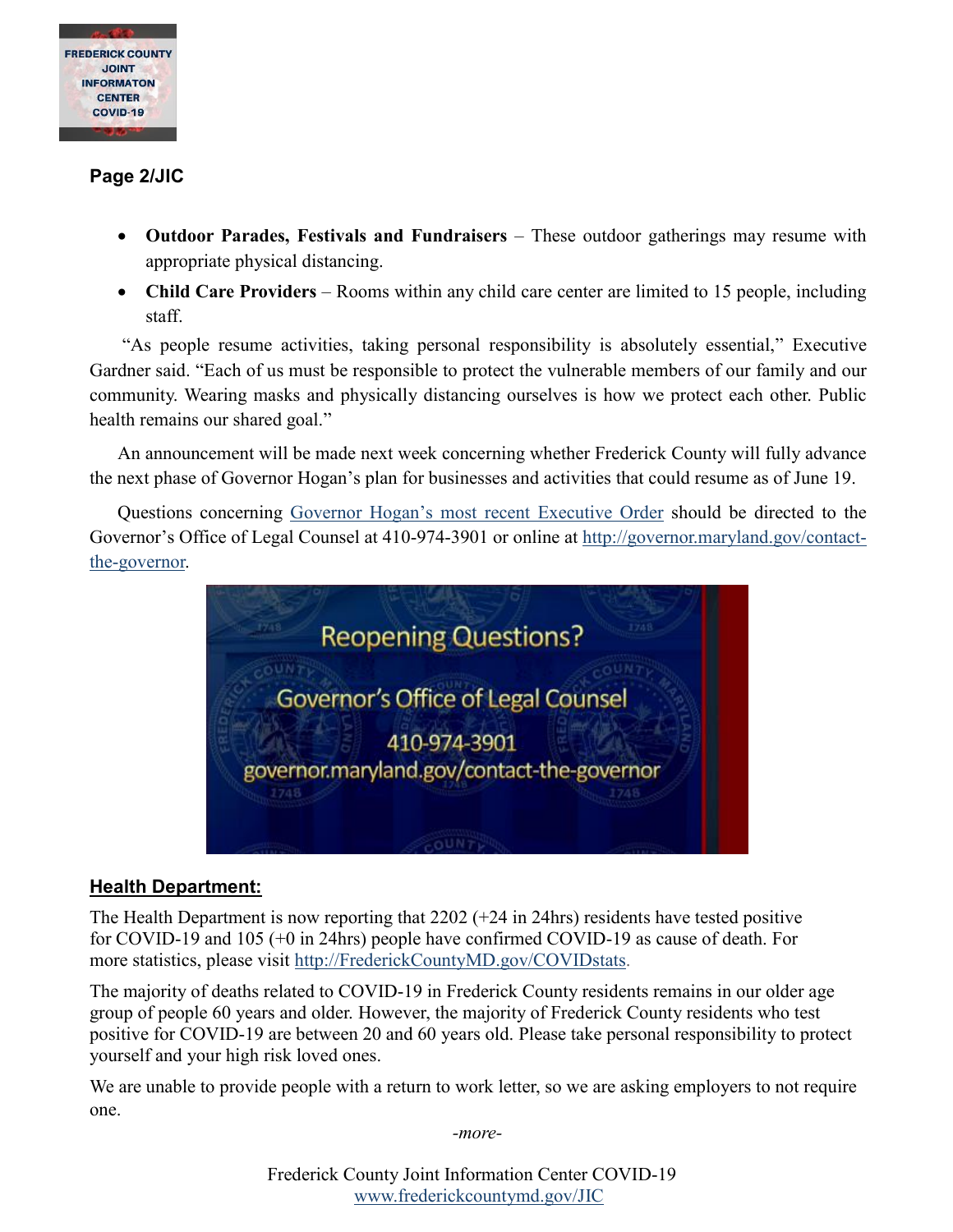

#### **Page 3/JIC**

### **City of Frederick:**

Last week, The City of Frederick [announced](https://www.cityoffrederickmd.gov/CivicAlerts.aspx?AID=6205) the Pop Up Dining program for restaurants throughout the City. Since the announcement, the Department of Economic Development has been working with the restauranteurs to discuss the options, resulting in more than thirty restaurants moving forward with one of the options. New sidewalk cafes are in place. Restaurants throughout the City have expanded safely into parking lots and open spaces.

The pop up dining option that involves  $\overline{v_{\text{uary}}}$ the closure of Market Street will begin this Friday, June 12, 2020. The closure has been reduced and will now close Market Street from Patrick Street to Market Space (map image provided below). The closures will occur from 11 AM to 10 PM Friday, Saturday, and Sunday through the end of the State of Emergency or October 31, 2020 (whichever date comes first). As a reminder, all cross streets will remain open.

Additionally, the safety barriers for the parklet/parking lane option are currently being installed in downtown Frederick. The implementation of these options will continue as additional applications are



submitted, reviewed, and approved. Parklets are being used throughout the downtown area for restaurants that are not on Market Street within the closure section. You will see these in the areas of Patrick Street, North of 2nd Street on Market Street, and South of Patrick Street on Market Street.

Due to the implementation of the various options in combination with the curbside pick-up zones, visitors to the downtown area are asked to park in the parking garages. The garages are also offering free parking for thirty minutes to support curbside pickup efforts. Those visiting the downtown area should also practice physical distancing and follow the State's guidance on mask-wearing.

To submit your application and/or to learn more about the pop-up dining options, visit [cityoffrederickmd.gov/popupdining.](https://cityoffrederickmd.gov/popupdining) Questions regarding this program may be directed to the Department of Economic Development at 301-600-6360.

*-more-*